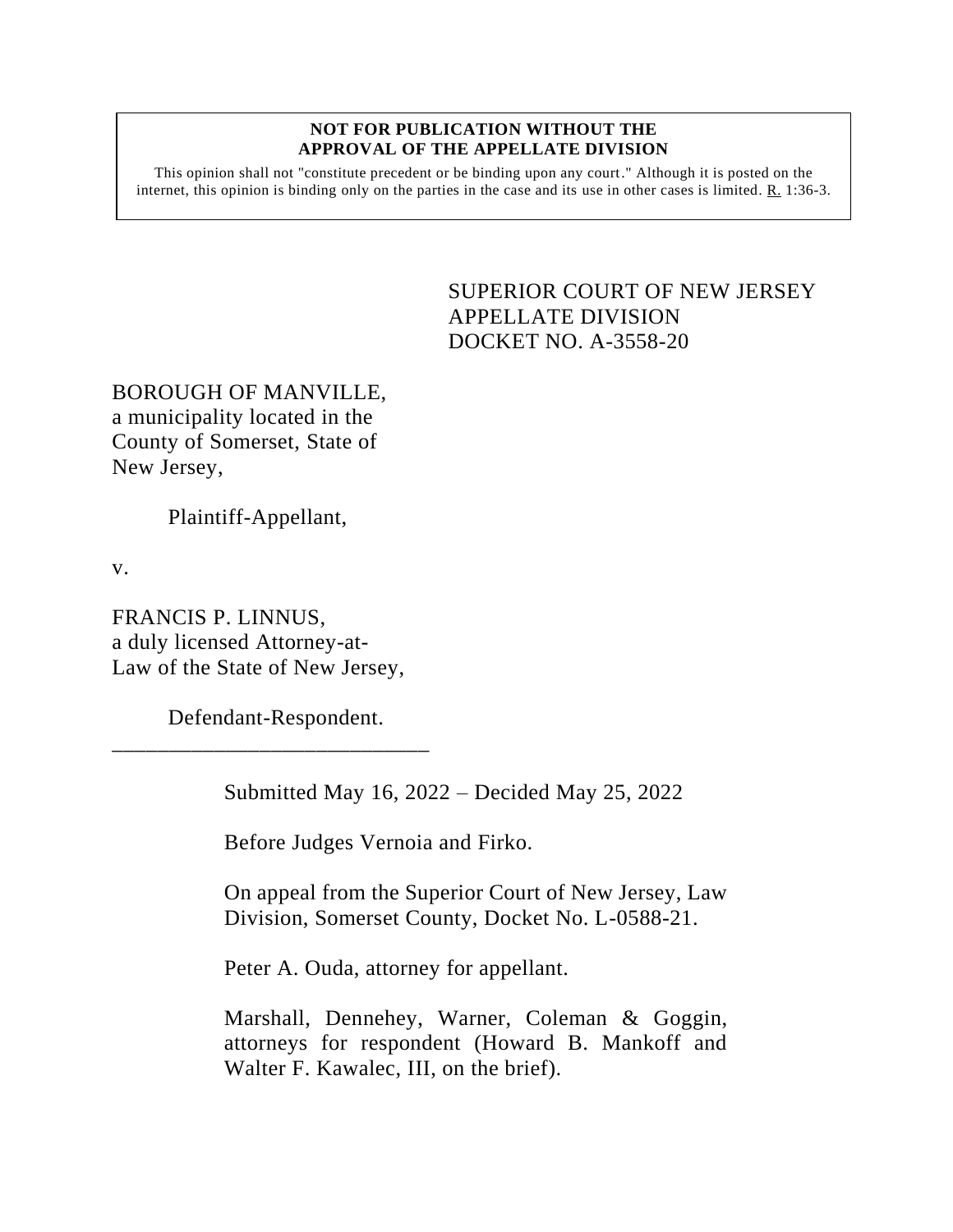### PER CURIAM

In this legal malpractice case, plaintiff Borough of Manville appeals from an order granting defendant Francis P. Linnus's motion to dismiss the complaint for failure to state a claim upon which relief may be granted pursuant to Rule 4:6-2(e). Plaintiff claims the court erred as a matter of law by finding the complaint did not assert a timely malpractice claim under the applicable statute of limitations and by granting defendant's motion on statute of limitations grounds without conducting an evidentiary hearing. We agree, and we therefore reverse and remand for further proceedings.

## I.

We begin by noting the parties present a somewhat confusing record on appeal. Defendant moved to dismiss plaintiff's complaint pursuant to Rule 4:6- 2(e), which required the court to "examine[] 'the legal sufficiency of the facts alleged on the face of the complaint,' limiting its review to 'the pleadings themselves.'" Dimitrakopoulos v. Borrus, Goldin, Foley, Vignuolo, Hyman & Stahl, P.C., 237 N.J. 91, 107 (2019) (citation omitted) (first quoting Printing Mart-Morristown v. Sharp Elecs. Corp., 116 N.J. 739, 746 (1989); and then quoting Roa v. Roa, 200 N.J. 555, 562 (2010)). And, in its bench opinion supporting the order from which the appeal is taken, the court made clear its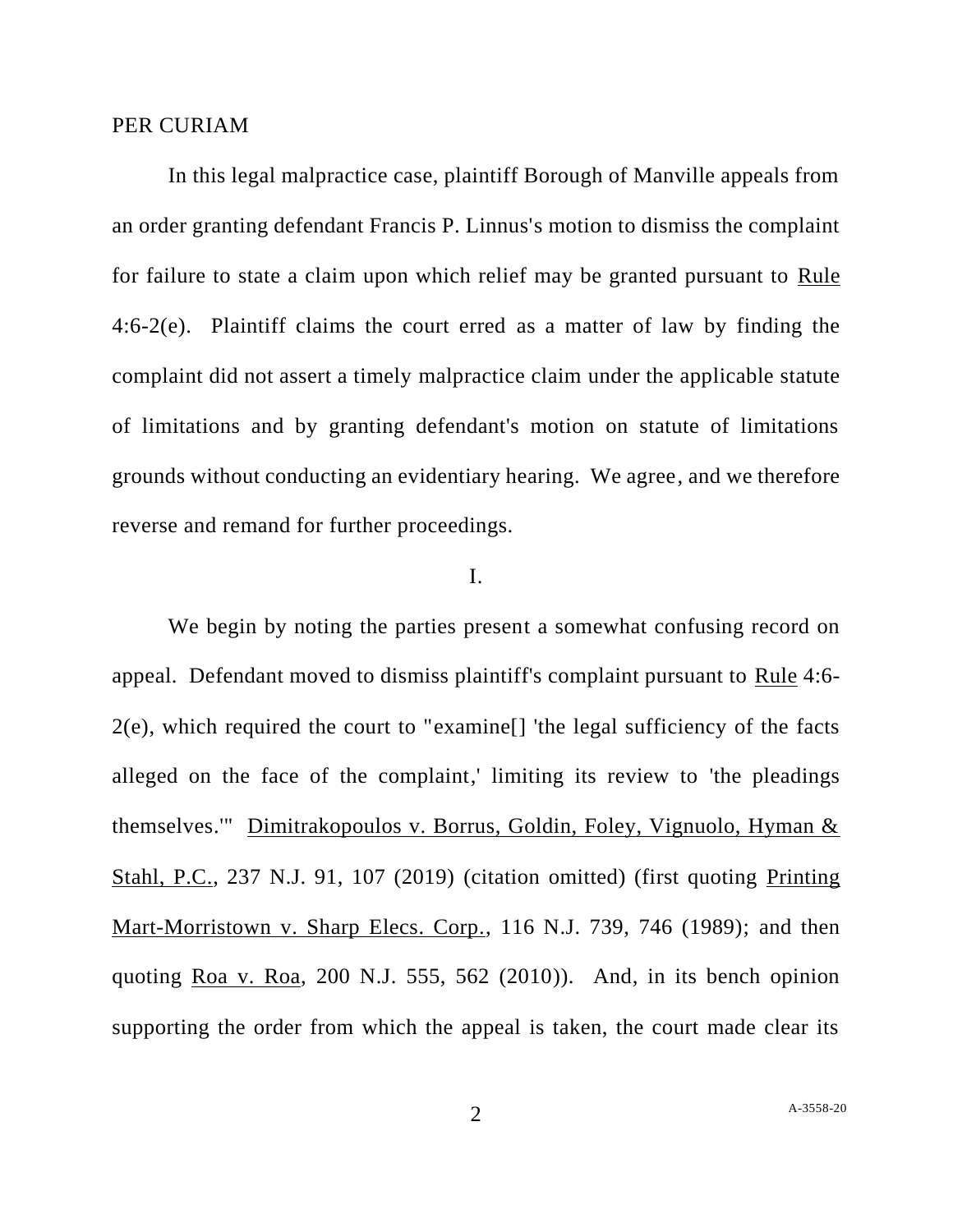decision was based solely on its review of the allegations in the complaint and documents—emails—referenced in the complaint. See Myska v. N.J. Mfrs. Ins. Co., 440 N.J. Super. 458, 482 (App. Div. 2015) (explaining in reviewing a motion to dismiss "a court may consider documents specifically referenced in the complaint 'without converting the motion into one for summary judgment'" (quoting E. Dickerson & Son, Inc. v. Ernst & Young, LLP, 361 N.J. Super. 362, 365 n.1 (App. Div. 2003))).

However, the record on appeal includes a "Statement of Material Facts" that does not include a caption and is not signed but refers to a certification from defendant's counsel supporting the asserted facts. The record also includes documents titled "Opposition to Statement of Material Facts" and "Counterstatement of Material Facts" that also lack captions and signatures but cite to a certification from plaintiff's current mayor, Richard Onderko. The record further includes Onderko's certification, which bears the caption of this matter in the trial court and states it is submitted "in opposition to the . . . motion to dismiss." In addition, the record includes a "Response to Plaintiff's Counterstatement of Material Facts" that lacks a caption and signature, and five additional documents showing various emails.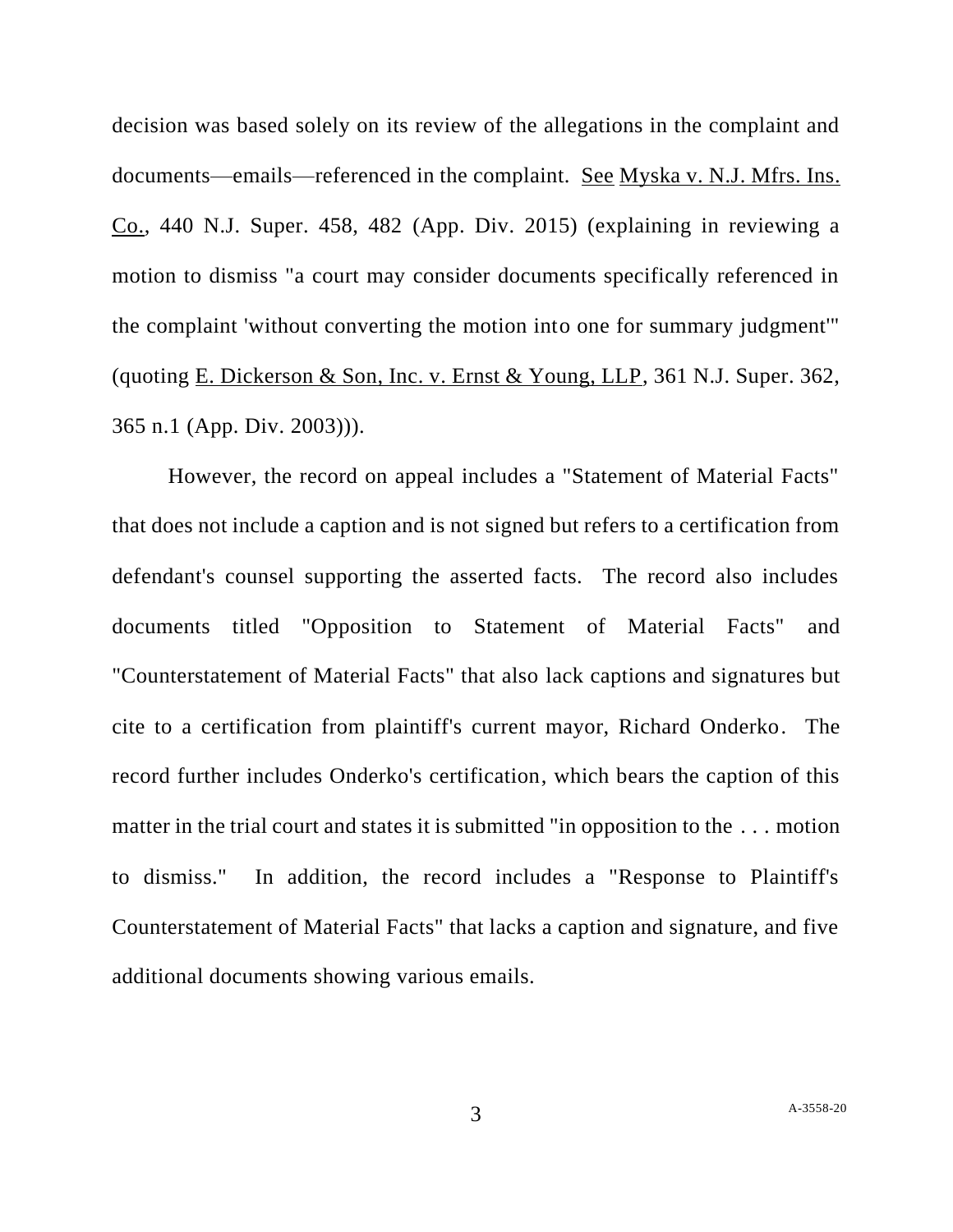The various statements of material fact suggest the court was presented with a motion for summary judgment, see R. 4:46-2 (requiring statements of material fact in support of motions for summary judgment), but there is no record defendant moved for summary judgment or that the court considered a request for summary judgment made by either of the parties. Thus, for purposes of our de novo review of the court's order dismissing the complaint pursuant to Rule 4:6-2(e), see Dimitrakopoulos, 237 N.J. at 107, we do not consider any of the putative statements of material fact, the apparent responses to them, or Onderko's certification. We limit our review, as did the motion court, to "the pleadings themselves," ibid. (quoting Roa, 200 N.J. at 562), as well as the emails the parties agree are referenced in the complaint, and we "examine[] 'the legal sufficiency of the facts alleged on the face of the complaint,'" ibid. (quoting Printing Mart, 116 N.J. at 746). We therefore summarize the facts alleged in the complaint as supplemented by the referenced emails.

The complaint alleges defendant is an attorney who holds himself out as "specializing in municipal law and related issues." Plaintiff appointed defendant to serve as its Borough attorney from January 1, 2008, through December 31, 2014, and engaged defendant as an independent contractor during the same period. In connection with his association with plaintiff, defendant was enrolled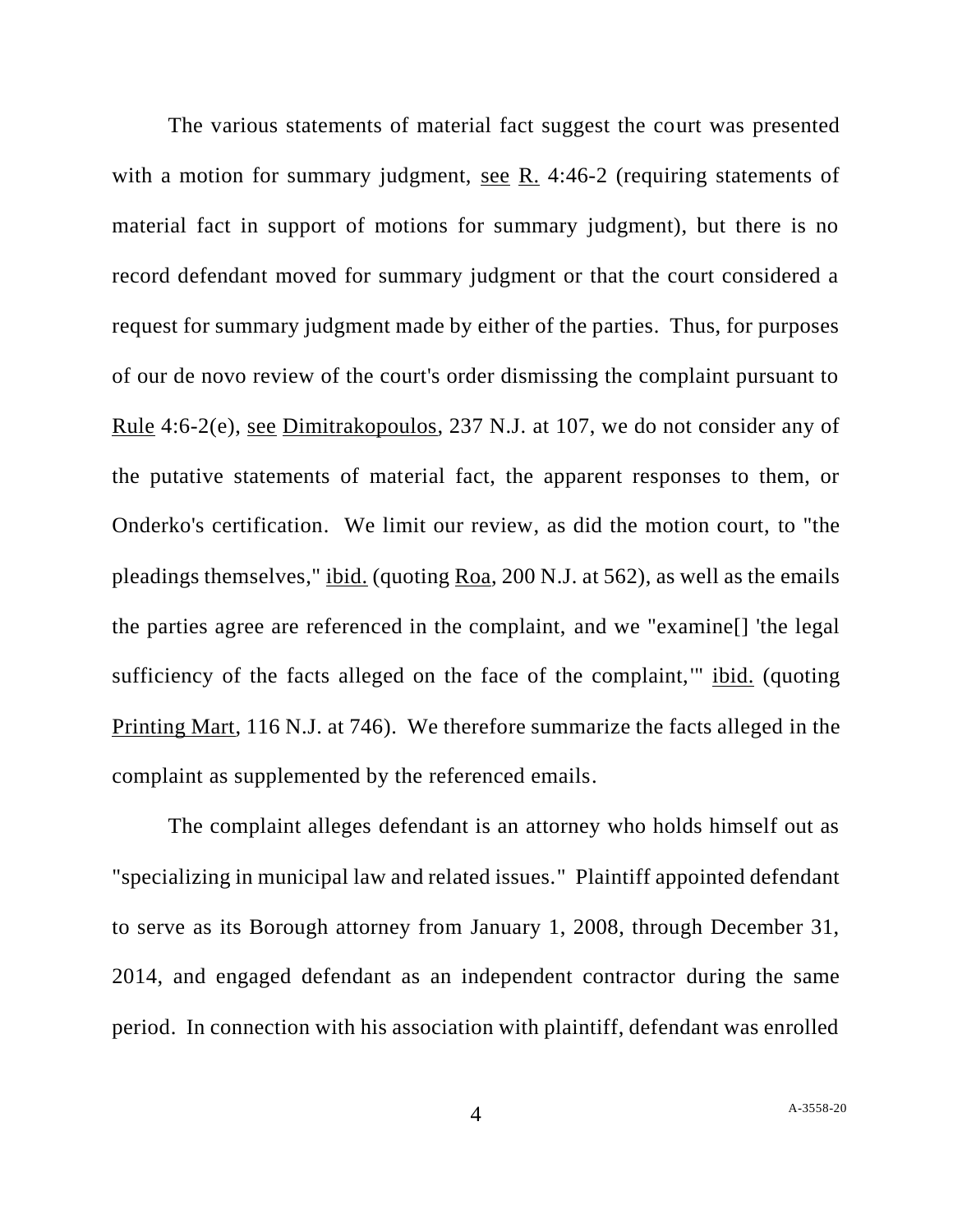in the New Jersey State Health Benefits program from March 1, 2008, through December 31, 2014, with member and spousal health care coverage paid for by plaintiff. During that time, plaintiff paid \$118,250.82 for defendant's and his wife's health care coverage in the program.

The complaint further alleges that in 2019, the State of New Jersey, Division of Pension and Benefits, investigated "the legality and legitimacy" of defendant's entitlement to health care benefits from plaintiff. The investigation began in response to a request from plaintiff's Borough Administrator. According to the complaint, when defendant, who was reappointed as plaintiff's Borough attorney on January 1, 2019, became aware of the investigation, "he sought to obstruct, suppress and restrain" the Borough Administrator from further action and he directed the Borough Administrator "to cease and desist from any further communication with the State of New Jersey." When the Borough Administrator did not comply with defendant's directive, her employment was terminated, and she filed "suit against [plaintiff,] successfully establishing her claims as a '[w]histleblower' under the New Jersey Conscientious Employee Protection Act." N.J.S.A. 34:19-1 to -14.

The complaint further alleges that John Sloth, the head investigator with the "Pension Fraud and Abuse Unit," issued a July 22, 2019 report finding

5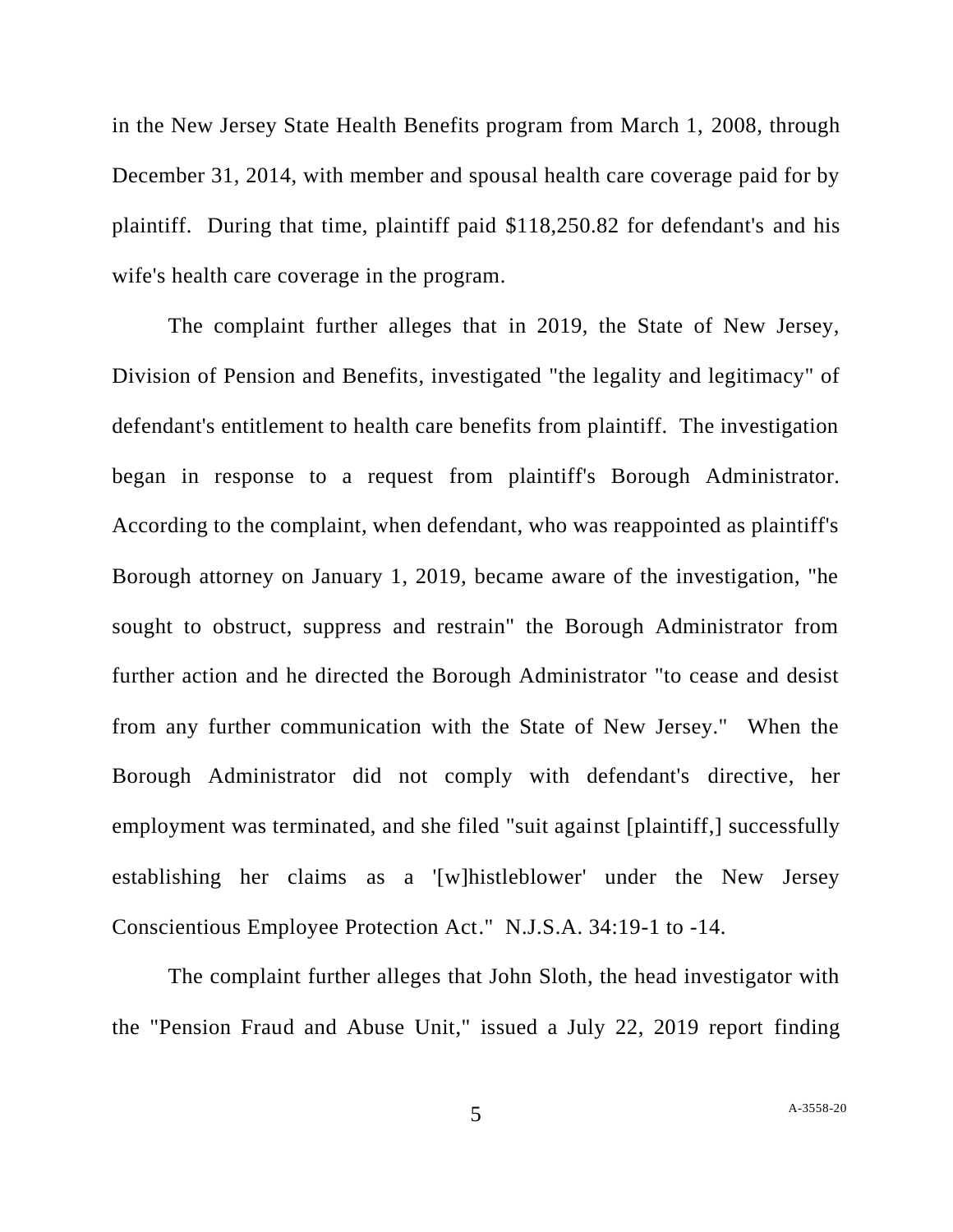defendant "was illegally and improperly enrolled in the State Health Benefits Program in Manville from March 1, 2008 through December 31, 2014." More particularly, the report determined that "[d]espite specific guidance given by the Department of Local Government Services that [defendant's] relationship with Manville was contrary to State [l]aw and IRS [r]egulations, [defendant] continued to engage in the same relationship with Manville," and that even after defendant was "informed . . . in 2011 of guidance from the IRS that [he] could not be engaged both as an independent contractor and employee," defendant "continued to engage [his law] firm for the services to [plaintiff], while allowing [himself] to be paid on payroll and receive State administered [h]ealth [b]enefits for those services." The Chief of the Health Benefits Bureau determined defendant "had improperly received \$118,251.82 in health benefits at the expense of [plaintiff's] taxpayers."

Plaintiff's complaint also alleged defendant had been "made aware of the impropriety of his employment agreement with" plaintiff, and that he "knew or should have known that the manner in which he was being compensated would result in him being deemed unqualified to receive the . . . benefits." The complaint further averred that, for example, defendant was informed in a September 2008 email that his compensation agreement "was contrary to law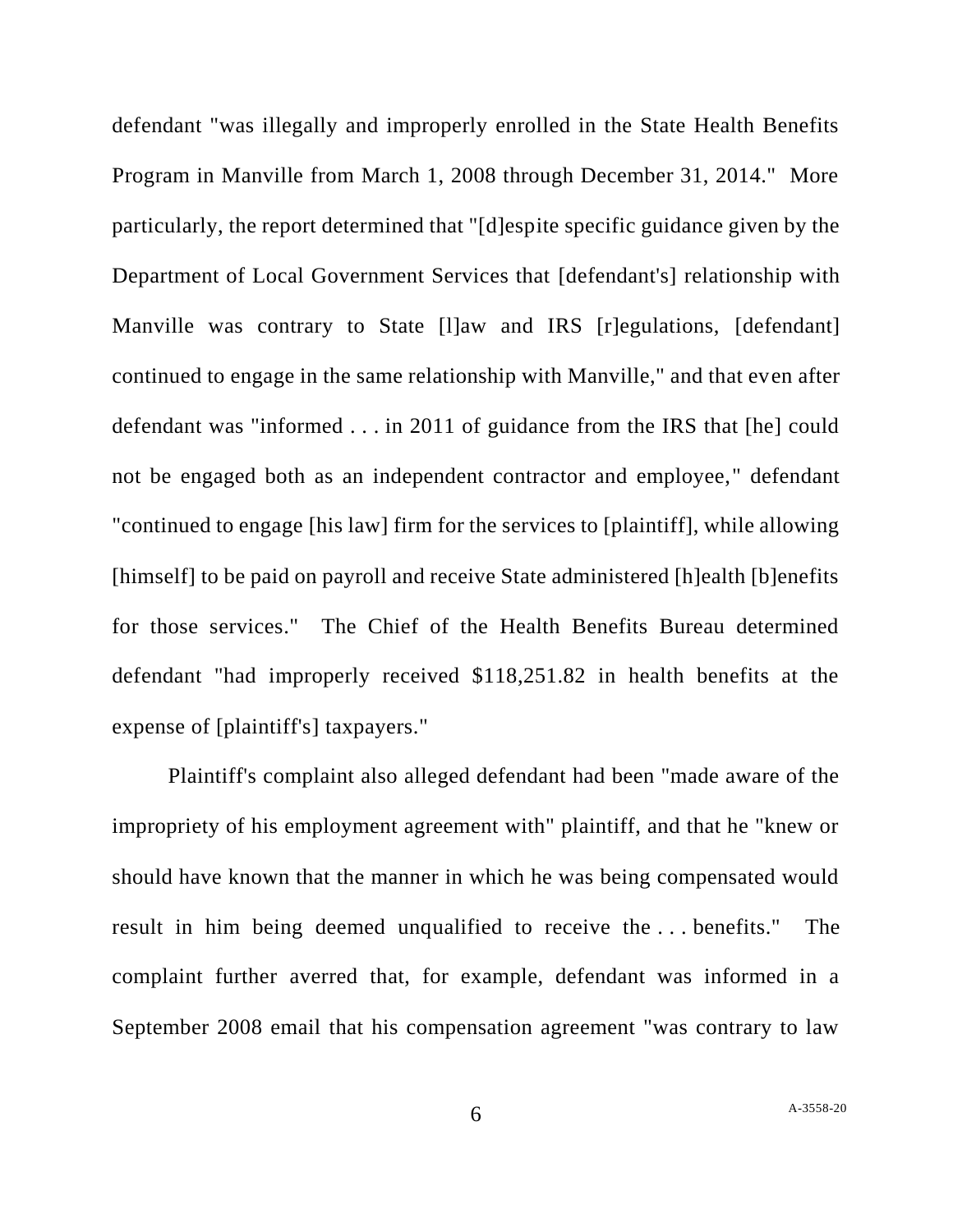and should be reexamined," but he never advised plaintiff that his agreement was contrary to law or that the issue should be referred to other "dis-interested legal counsel." The complaint avers that Sloth's report refers to a 2011 email to defendant from the then-Borough Administrator advising plaintiff that "he could not be an independent contractor and employee at the same time."

Plaintiff alleged that although defendant knew his employment arrangement "was improper and did not qualify him for benefits, [he] continued to advise [plaintiff] to continue the arrangement," and "consistently took a legal position that was contrary to law . . . and to the detriment of his client." The complaint alleged defendant committed legal malpractice by "advocat[ing] for these benefits and negligently, incorrectly[,] and knowingly advis[ing] [plaintiff] of his eligibility for health benefits," and by "knowingly and incorrectly advis[ing] [plaintiff] and direct[ing] . . . that health benefits be paid for him and his wife." According to the complaint, defendant "deviated from accepted standards of care and was negligent in his representation of" plaintiff, and he caused plaintiff damages, including its expenditure of \$118,250.82 for health benefits to which neither he nor his wife were entitled.

As noted, defendant moved for dismissal of the complaint for failure to state a claim upon which relief may be granted. See R. 4:6-2(e). Defendant

7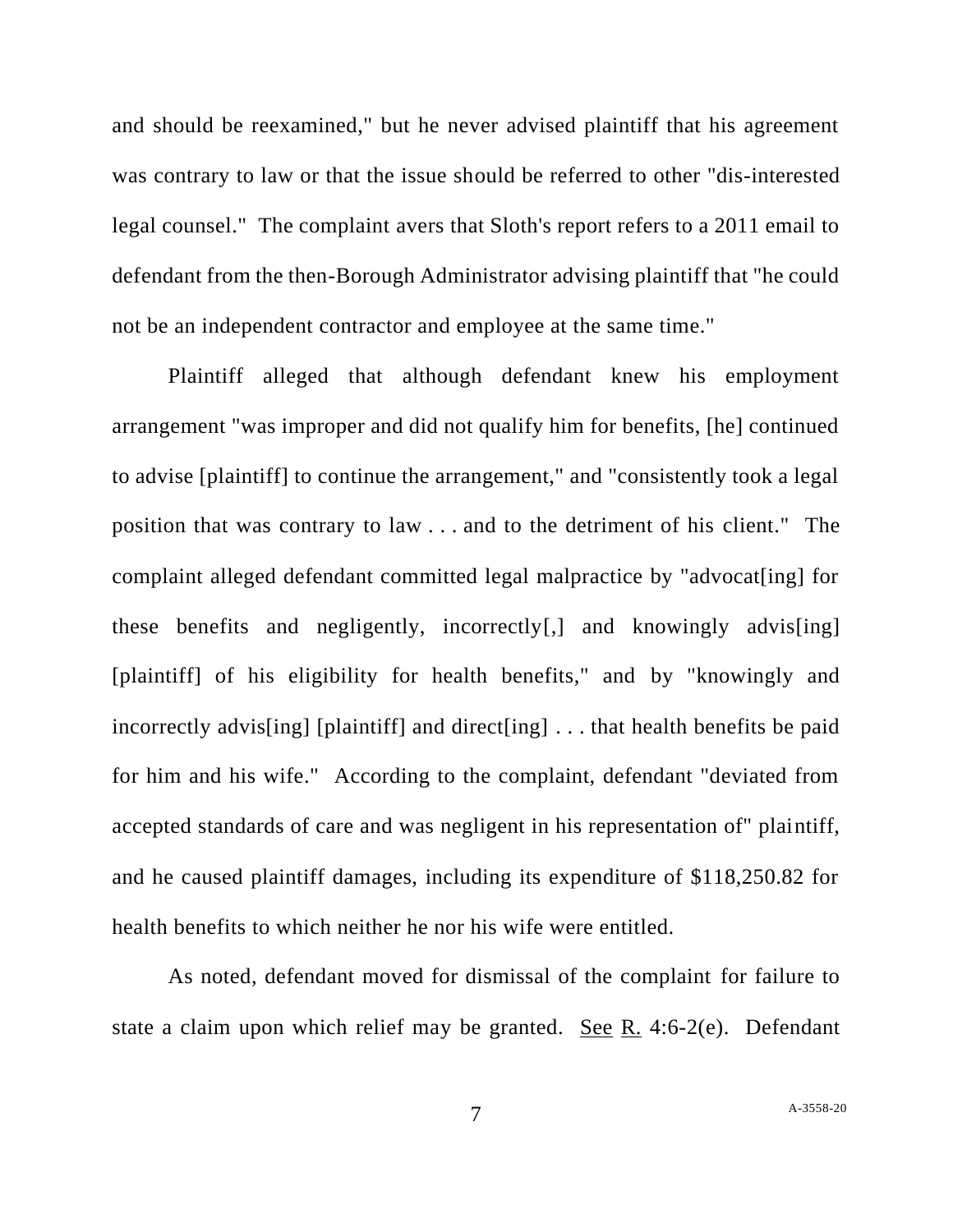asserted the complaint, filed on April 27, 2021, was time-barred under the sixyear statute of limitations for legal malpractice actions. See N.J.S.A. 2A:14-1; see also Vastano v. Algeier, 178 N.J. 230, 236 (2003) ("N.J.S.A. 2A:14-1 requires that a legal malpractice action commence within six years from the accrual of the cause of action."). Plaintiff opposed the motion, arguing the complaint was timely filed because its legal malpractice claim did not accrue until it received the 2019 Sloth report.

The court heard argument on the motion and, in a decision from the bench, determined plaintiff first became aware of issues related to defendant's eligibility for the health care benefits when its Borough Administrator exchanged the 2008 and 2011 emails with plaintiff that are referenced in the complaint. The court noted a September 5, 2008 email from defendant to the State stating he was plaintiff's Borough attorney; explaining he had an employment agreement pursuant to which he received a bi-monthly salary and received "non-payroll compensation for additional professional services"; providing the resolutions authorizing his employment and provision of additional legal services; and requesting an "interpretation of [his] eligibility" for health care benefits at plaintiff's expense. The email was also sent to plaintiff's then-Borough Administrator and two other employees.

8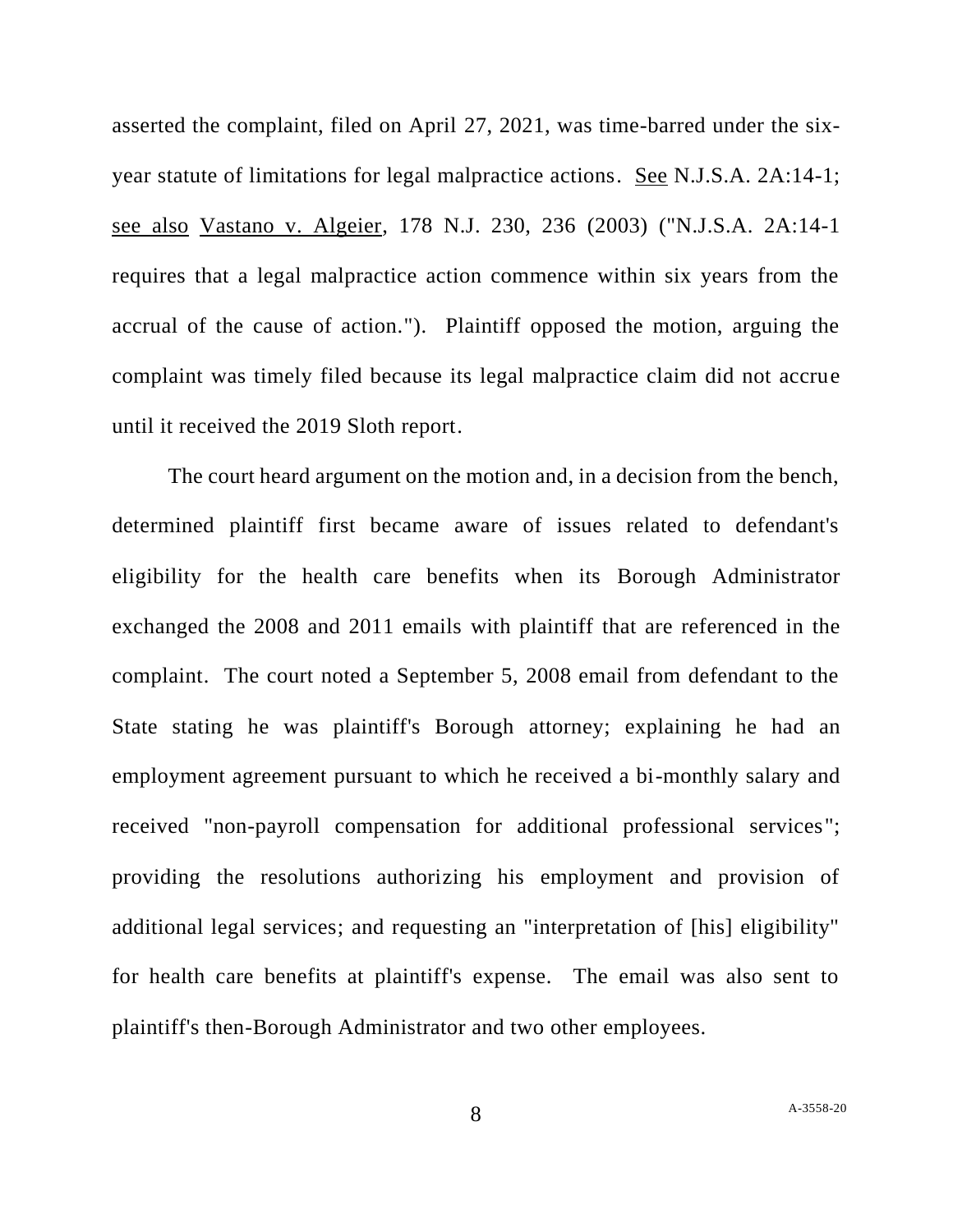The court also cited a September 29, 2008 email response from the Deputy Director of the New Jersey Division of Local Government Services advising defendant in pertinent part it had been determined his "arrangement is not authorized under N.J.S.A.  $43:15A-7.2$ ,"<sup>1</sup> and noting that if his compensation is "salary based," plaintiff "is obligated to test [his] employment circumstances under IRS employee/contractor standards to be sure [he] meet[s] the bona fide employee test." The email further suggested that defendant and plaintiff "review his compensation arrangements and revise them immediately as [the State] conclude[d] they are contrary to law." (Emphasis added).

The motion court further explained that in a September 29, 2008 email from defendant to the Borough Administrator, defendant stated he received "an advisory opinion . . . regarding those positions for mandatory inclusion in the State's Defined Contribution Retirement Plan" and the opinion was that "based upon [his] employment agreement and professional services agreement, [he was] currently not eligible" for benefits. He further advised the Borough

<sup>1</sup> In pertinent part, N.J.S.A. 43:15A-7.2(a) provides that "[a] person who performs professional services for a political subdivision of the State . . . under a professional services contract . . . on the basis of the performance of the contract, shall not be eligible for membership in the Public Employees' Retirement System." The statute provides for exceptions to its prohibition that are not at issue here.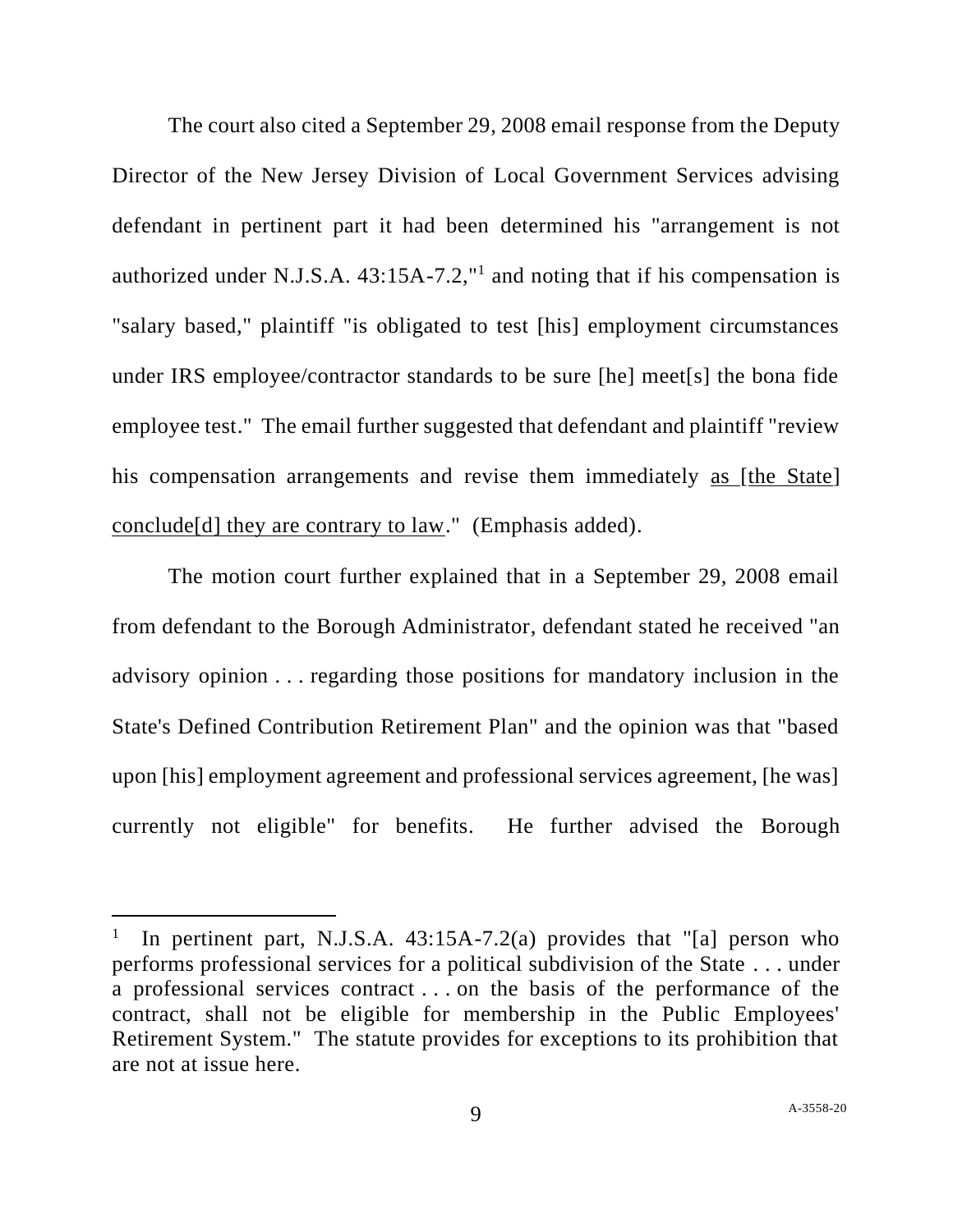Administrator he was "reviewing [his] employment contract/professional services agreement to determine whether any modifications are necessary." The email did not include the State's "advisory opinion" as an attachment or refer to the State's suggestion defendant's arrangement with plaintiff should be "revise[d] immediately" because it is "contrary to law."

The court also relied on an April 11, 2011 email to which reference is made in the complaint. In that email, plaintiff's Borough Administrator provided defendant with "some literature from the IRS concerning employee/independent contractor status," and noted he spoke to an IRS representative about defendant's "current contract" status. The Borough Administrator also noted an "official determination" of worker status for purposes of tax withholding for the IRS would take six to eight weeks, and the administrator "need[ed] an answer" to develop a "budget for the year." The email also noted "the issue of [h]ealth [c]overage is based on employee status."

The motion court reasoned that based on those emails plaintiff either knew or had reason to know defendant committed the alleged malpractice claimed in the complaint. The court therefore concluded that because plaintiff's complaint was filed more than six years after those emails were exchanged, and defendant's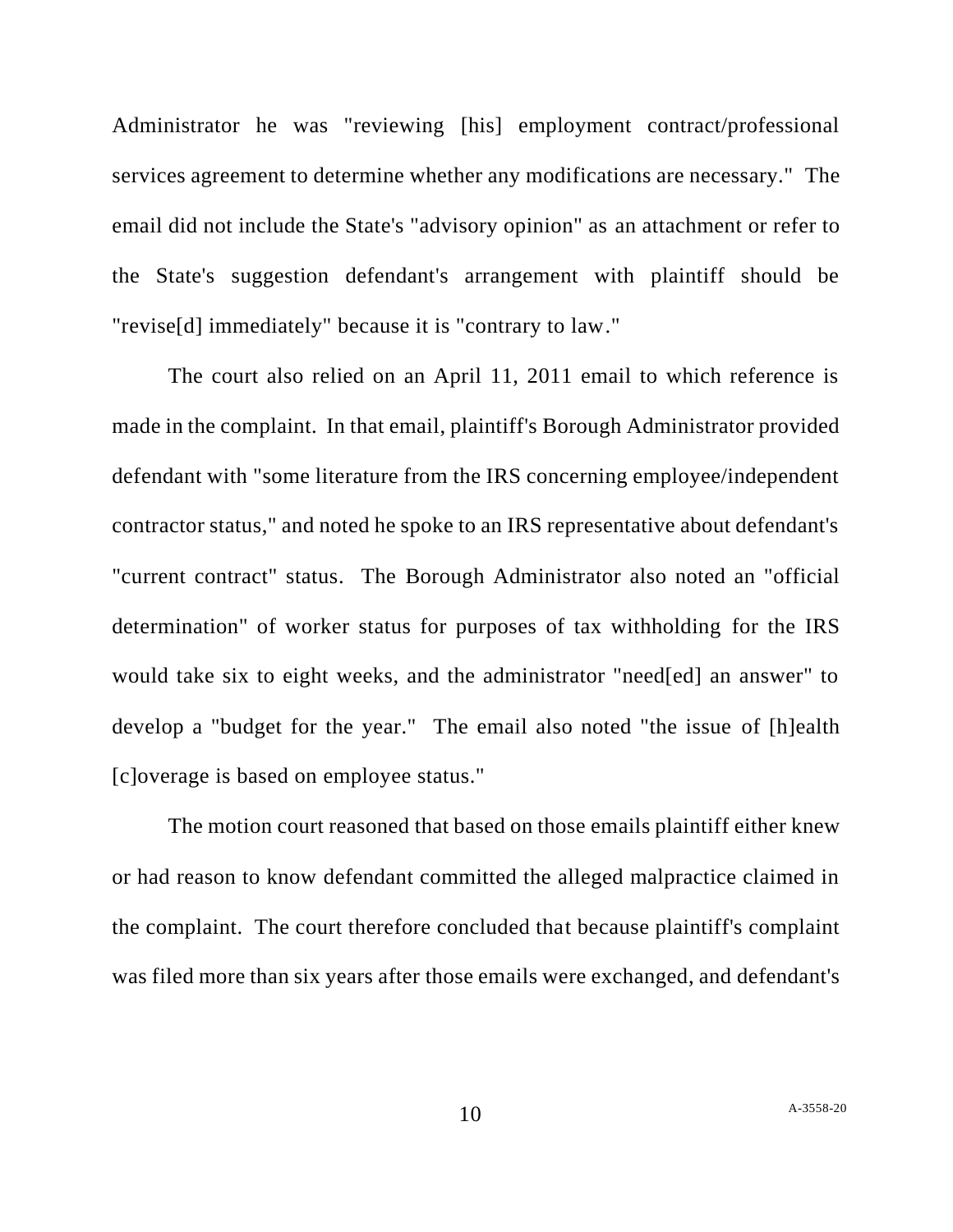association with plaintiff ended in 2014, the 2021 complaint is barred by the sixyear statute of limitations set forth in N.J.S.A. 2A:14-1.

The court entered an order dismissing the complaint with prejudice. This appeal followed.

#### II.

We conduct a de novo review of an order dismissing a complaint for failure to state a claim upon which relief may be granted pursuant to Rule 4:6- 2(e). Baskin v. P.C. Richard & Son, LLC, 246 N.J. 157, 171 (2021). Our review requires an examination of "'the legal sufficiency of the facts alleged on the face of the complaint,' giving the plaintiff the benefit of 'every reasonable inference of fact.'" Ibid. (quoting Dimitrakopoulos, 237 N.J. at 108). We must also thoroughly search the complaint, "with liberality to ascertain whether the fundament of a cause of action may be gleaned even from an obscure statement of claim, opportunity being given to amend if necessary." Printing Mart, 116 N.J. at 746.

"In this context, we accept as true the complaint's factual assertions." Grillo v. State,  $\Box$  N.J. Super.  $\Box$ ,  $\Box$  (App. Div. 2021) (slip op. at 4) (citing Banco Popular N. Am. v. Gandi, 184 N.J. 161, 165-66 (2005)); Craig v. Suburban Cablevision, 140 N.J. 623, 625 (1995) (in determining a "defendants'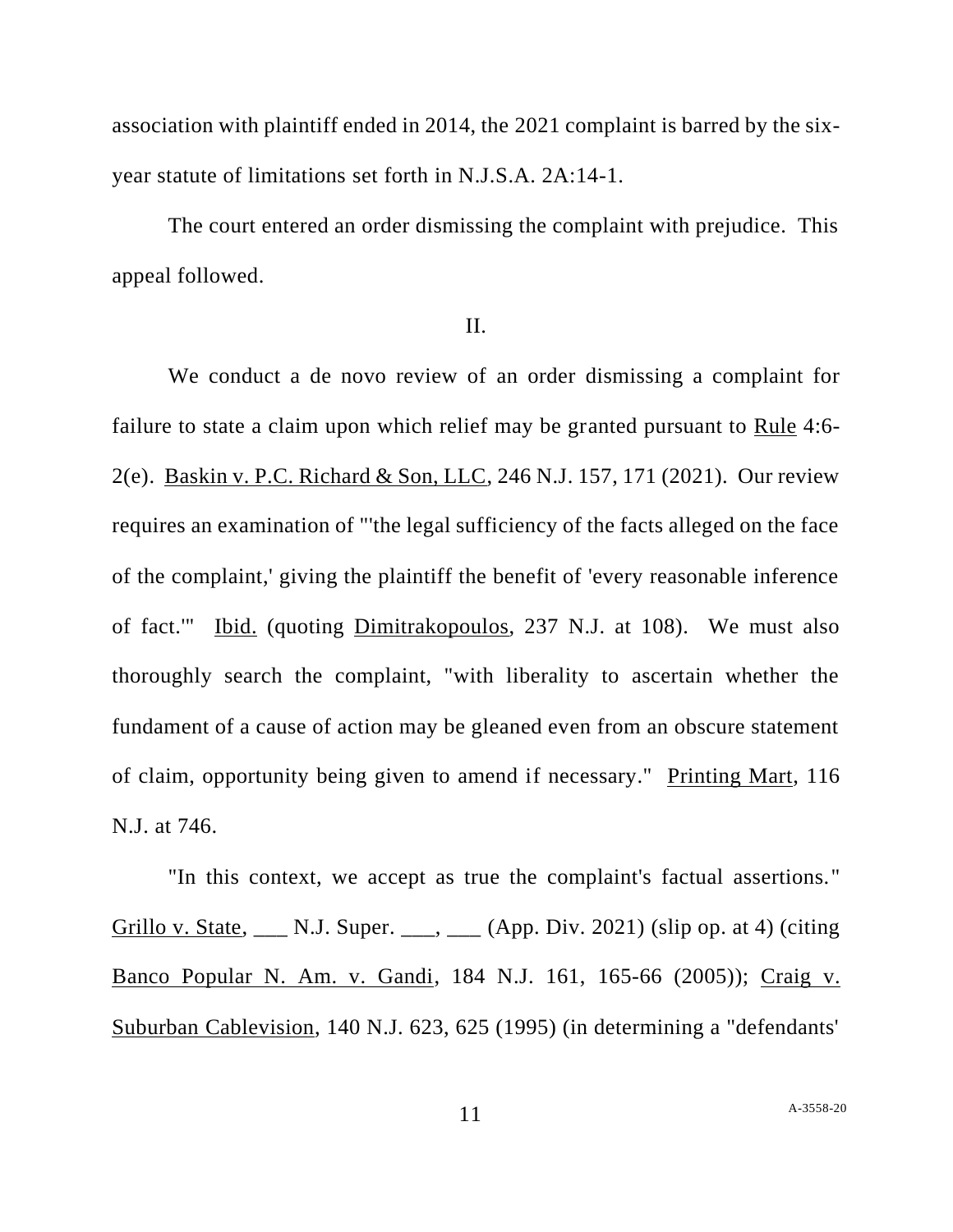motion to dismiss, we accept as true the facts alleged in the complaint"). A complaint should be dismissed only where it "states no claim that supports relief, and discovery will not give rise to such a claim." Dimitrakopoulos, 237 N.J. at 107.

Ordinarily, "a legal-malpractice action accrues when an attorney's breach of professional duty proximately causes a plaintiff's damages." Grunwald v. Bronkesh, 131 N.J. 483, 492 (1993). However, our Supreme Court has "recognized . . . the unfairness of an inflexible application of the statute of limitations when a client would not reasonably be aware of 'the underlying factual basis for a cause of action' to file a timely complaint," Vastano, 178 N.J. at 236 (quoting Grunwald, 131 N.J. at 492-93), and it determined the "discovery rule [applies] in those cases in which the injury or wrong is not readily ascertainable through means of reasonable diligence," ibid.

More particularly, "a professional malpractice claim accrues when: (1) the claimant suffers an injury or damages; and (2) the claimant knows or should know that its injury is attributable to the professional negligent advice." Vision Mortg. Corp. v. Patricia J. Chiapperini, Inc., 156 N.J. 580, 586 (1999) (quoting Circle Chevrolet Co. v. Giordano, Halleran & Ciesla, 142 N.J. 280, 296 (1995)). Under the discovery rule, "the statute of limitations begins to run" on a legal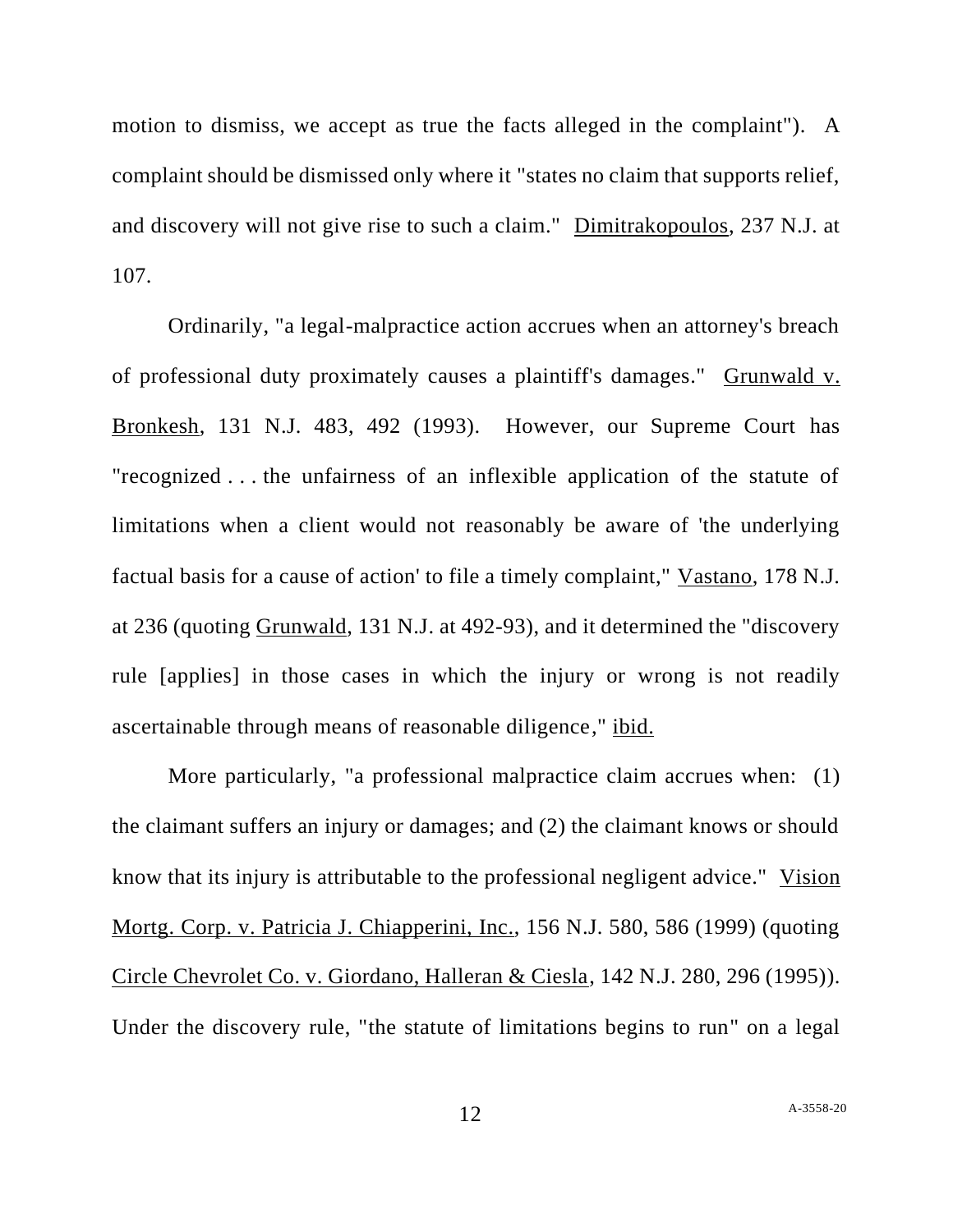malpractice claim "only when the client suffers actual damage and discovers, or through the use of reasonable diligence should discover, the facts essential to the malpractice claim." Grunwald, 131 N.J. at 494. In determining whether a plaintiff knew or should have known that an injury is attributable to the defendant, the critical inquiry is "whether the facts presented would alert a reasonable person, exercising ordinary diligence, that he or she was injured due to the fault of another." Caravaggio v. D'Agostini, 166 N.J. 237, 246 (2001).

Here, because we consider the timeliness of the legal malpractice claim in the context of a motion to dismiss under Rule 4:6-2(e), the factual basis for our analysis is necessarily limited to the allegations in the complaint, see Baskin, 246 N.J. at 171, that we must accept as true, Grillo,  $\_\_$  N.J. Super. at  $\_\_$  (slip) op. at 4), as well as the documents to which the complaint refers, see Myska, 440 N.J. Super. at 482. And we must review the complaint and documents with great liberality to ascertain whether a fundament of a timely malpractice cause of action is asserted. See Printing Mart, 116 N.J. at 746.

Defendant's argument that the facts alleged in the complaint, and the emails referenced in the complaint, do not suggest the fundament of a timely cause of legal malpractice fails to afford the allegations the liberal reading to which they are entitled. To be sure, the September 2008 emails make clear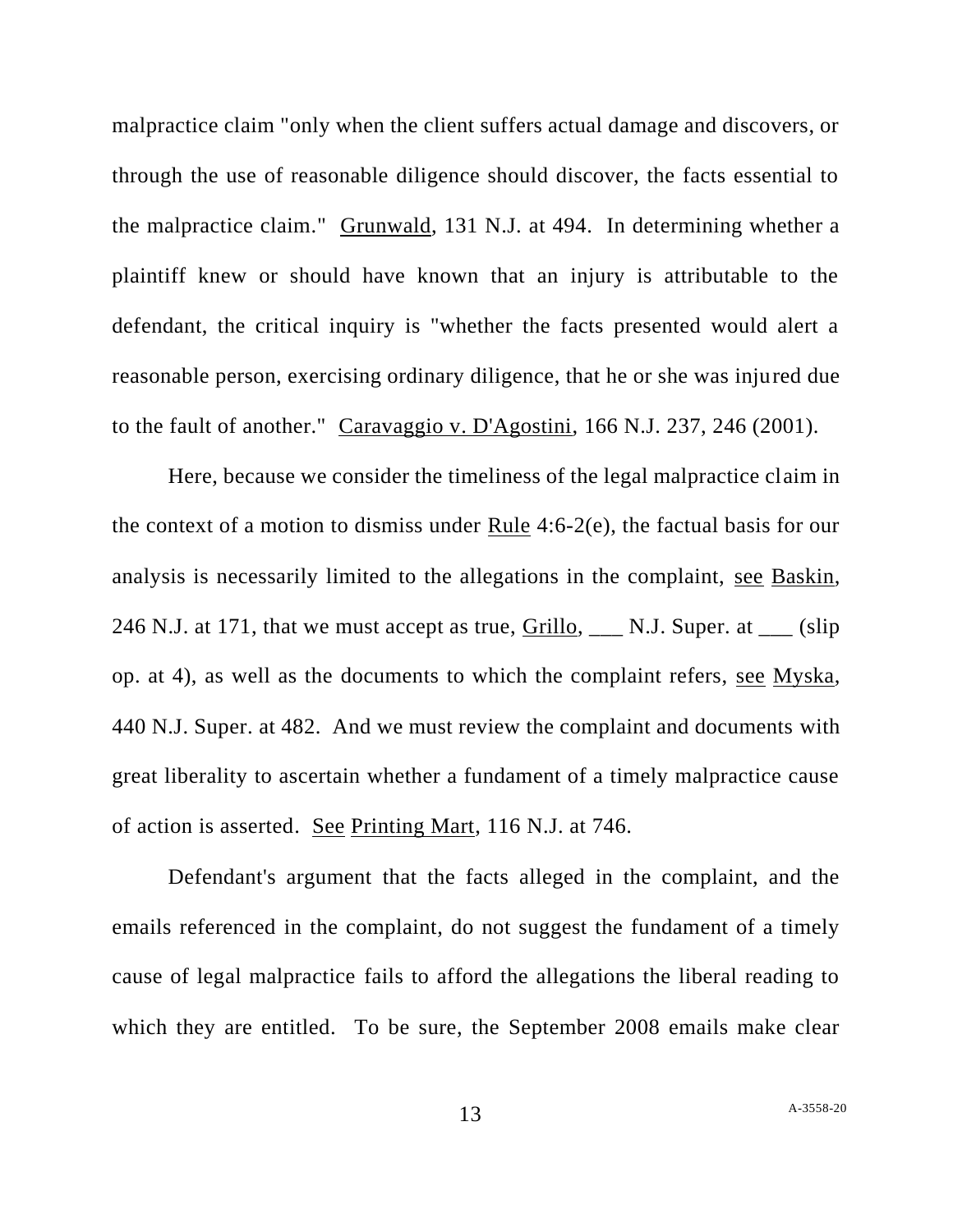plaintiff was aware of an issue concerning defendant's eligibility for health benefits. The 2011 email upon which the court relied primarily relates to defendant's status as an employee or independent contractor for purposes of determining budget issues, but the Borough Administrator also noted a determination of employee status concerning eligibility for health benefits as well.

What is missing from the emails is any support for a finding plaintiff knew or should have known defendant provided erroneous legal advice, or failed to provide required legal advice, such that he was at fault for what was later determined by Sloth in his 2019 report to be plaintiff's erroneous payment for defendant's health care benefits.

More particularly, the State's September 29, 2008 email was sent to defendant and informed him he was not entitled to receive benefits, but the email does not reflect that the State sent its opinion to any other representative of plaintiff. Defendant's September 29, 2008 email to the Borough Administrator states he received an advisory opinion from the New Jersey Division of Government Services, but it does not include the opinion as an attachment. Instead, defendant advised the Borough Administrator he received an "opinion" that he was "currently not eligible for" benefits, and defendant further advised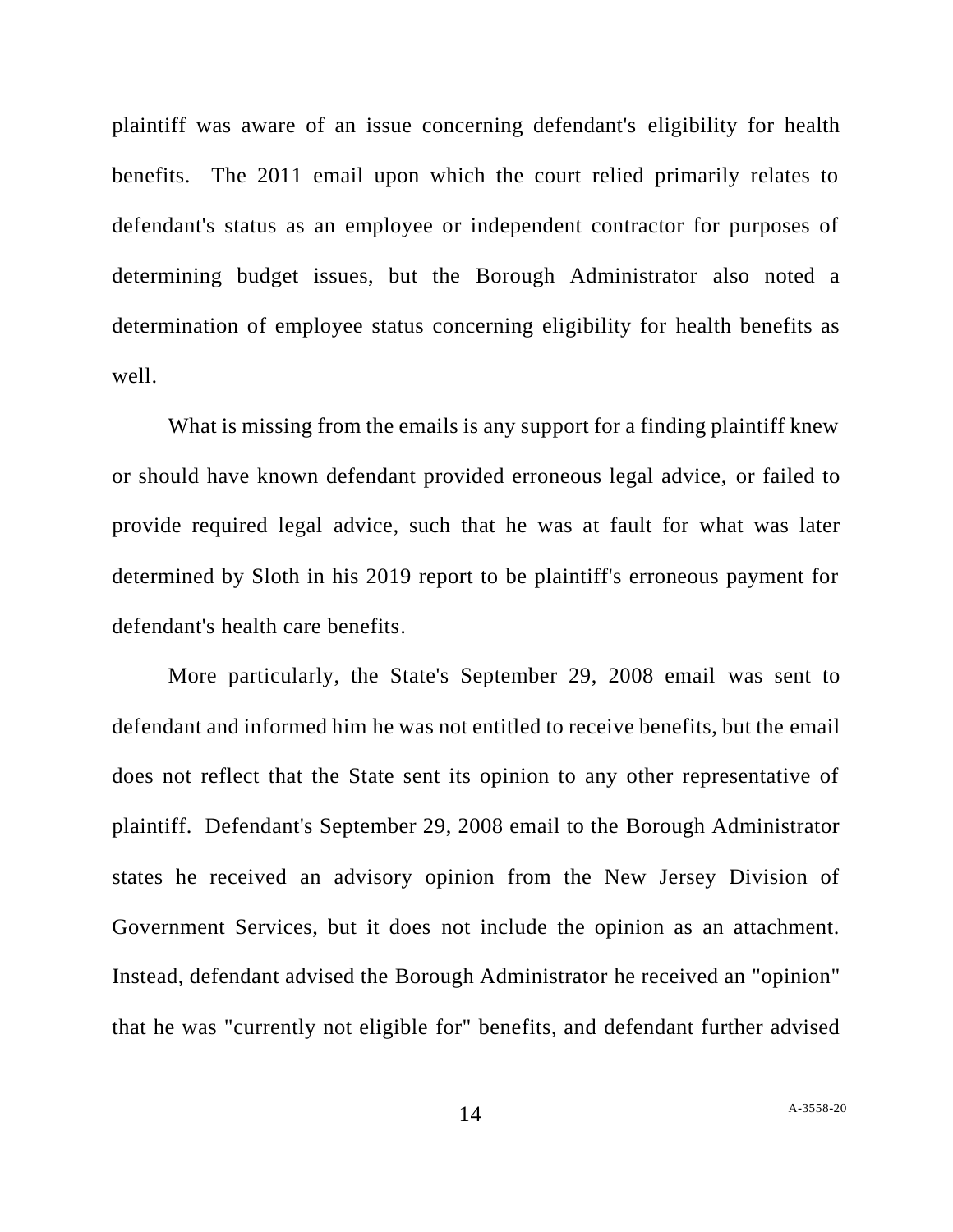he intended to review his arrangement to determine if any "modifications [were] necessary." Thus, defendant's email states only that he would determine whether changes were required to allow his continued receipt of the benefits.

That statement made by defendant to his client appears to be an incomplete, misleading, and inaccurate recitation of the State's September 29, 2008 email response to the inquiry about his eligibility for benefits. The State did not advise defendant he should review his agreements and determine in the first instance whether any "modifications were necessary." The State's email advised defendant he and plaintiff should "review his compensation arrangements and revise them immediately as [the State] conclude[d] they are contrary to law."

In any event, defendant's September 29, 2008 email to the Borough Administrator does not provide reason for plaintiff to know or have reason to know that defendant committed professional malpractice—later alleged in its complaint—by either failing to provide correct legal advice to plaintiff concerning his eligibility for benefits or by failing to inform plaintiff he was not entitled to the benefits. To the contrary, the email demonstrates only defendant informed his client that he intended to review a legal issue concerning his eligibility for benefits "to determine whether any modifications are necessary."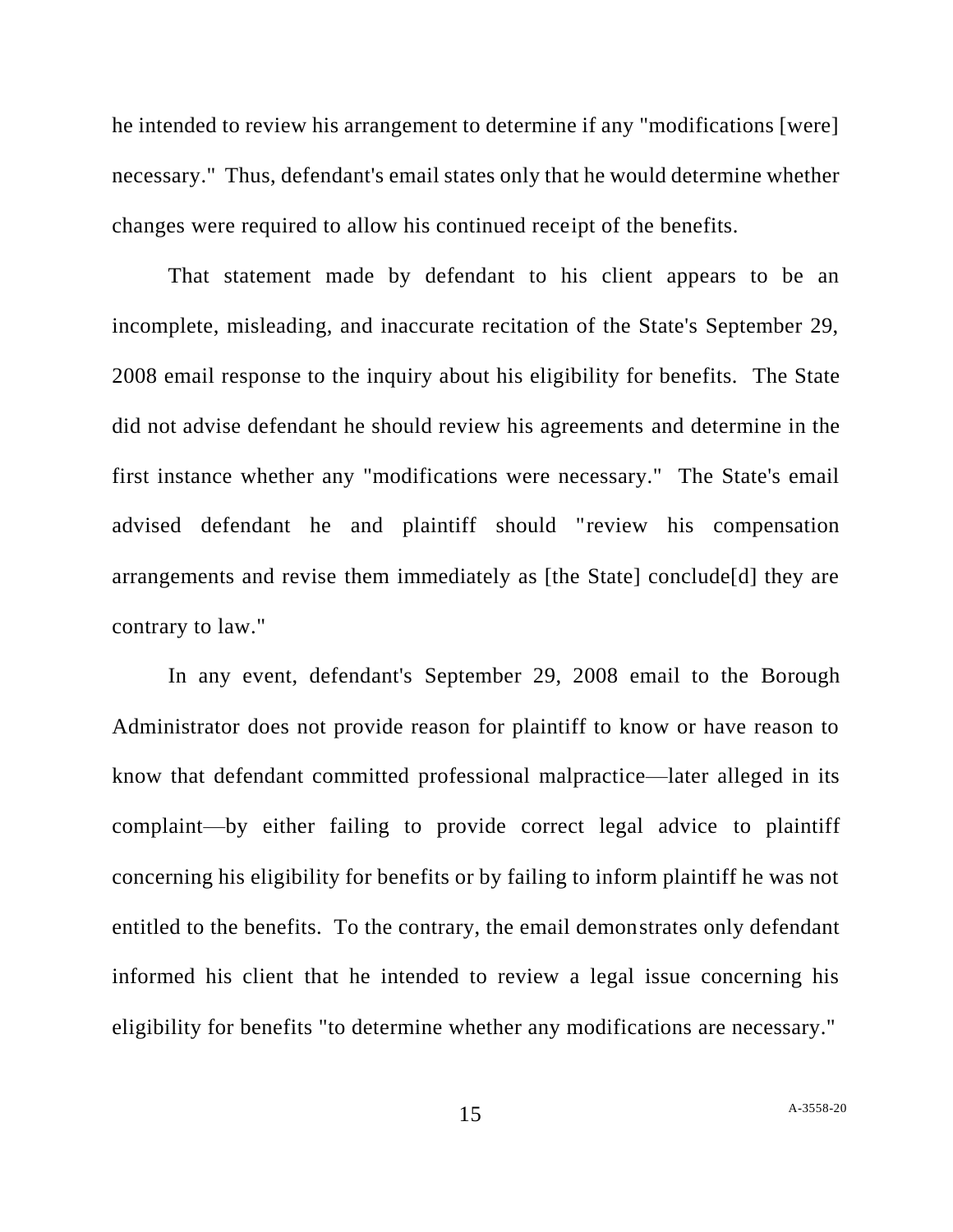Similarly, the April 12, 2011 email upon which the motion court relied does not include any information supporting a determination plaintiff knew or should have known defendant committed malpractice in the manner later alleged in the complaint—by providing incorrect or incomplete advice to plaintiff about his eligibility for health care coverage. The email requests only that defendant complete a form to allow a determination whether he should be classified as an employee or independent contractor for tax and budgeting purposes. And, although the email mentions that health care benefits are based on "employee status," that reference supports only a conclusion plaintiff was aware defendant's status was pertinent to his eligibility for benefits.

In our assessment of whether the complaint on its face alleged a timely asserted cause of action, we must also read the emails in the context of the factual averments that we accept as true. The complaint alleges defendant committed malpractice by failing to "share information about what he had learned about eligibility for health insurance benefits from" plaintiff, by "advocat [ing] for these benefits and negligently, incorrectly and knowingly advis[ing] [plaintiff] of his eligibility for health benefits," by "incorrectly advis[ing] [plaintiff] and direct[ing] . . . that health benefits be paid to him and his wife," and by "advis[ing] [plaintiff] to continue" his employment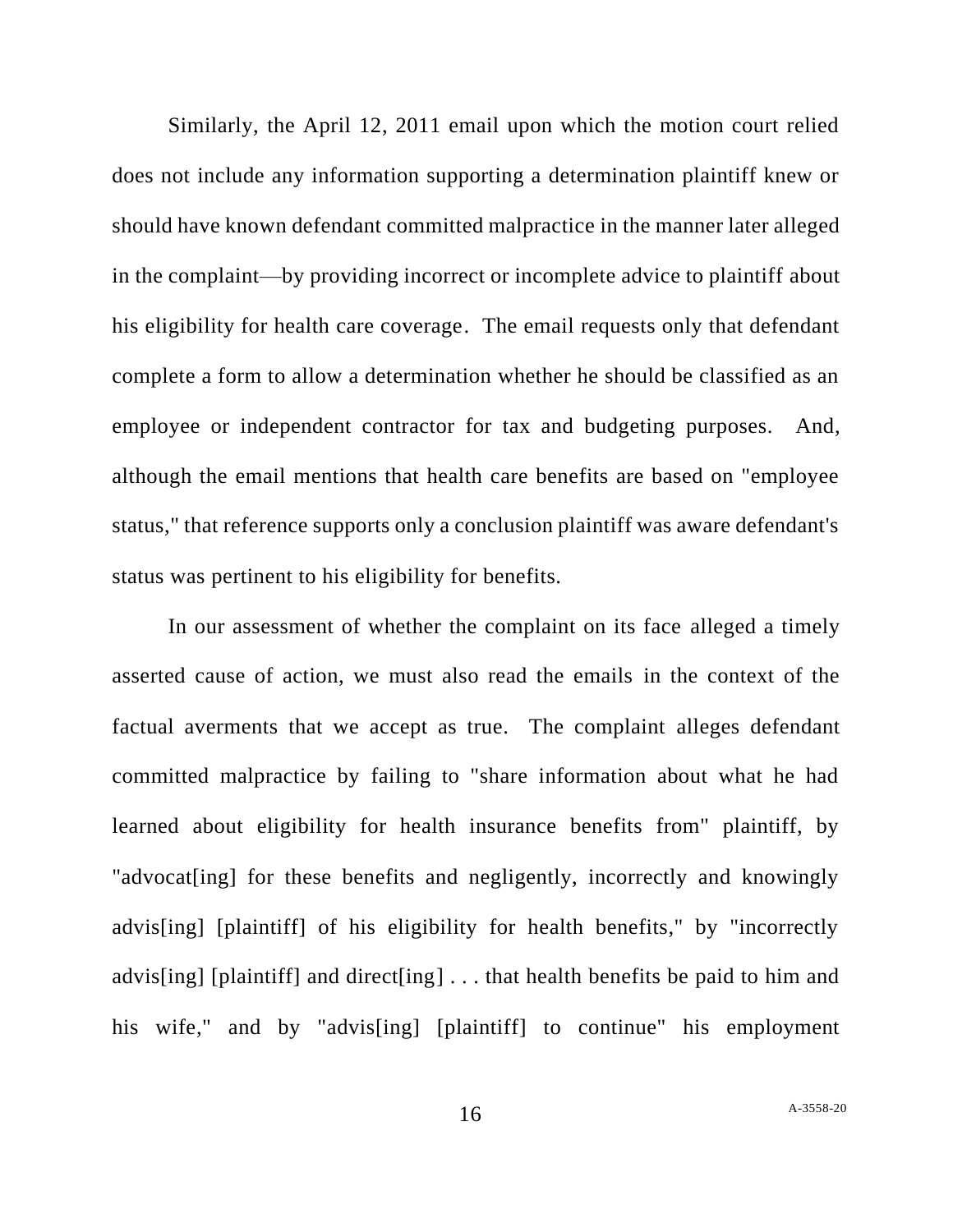"arrangement" while plaintiff paid for the benefits. The emails do not undermine the allegations; they are consistent with the allegations.

The emails show only plaintiff was aware that defendant's eligibility for benefits was related to the status of his relationship with plaintiff. The emails and the allegations in the complaint, when read liberally, support plaintiff's claim that defendant, in his role as Borough attorney, addressed and resolved the eligibility issue as early as 2008, and that he thereafter erroneously advised plaintiff he was eligible for the benefits, or purposely failed to advise plaintiff he was ineligible for the benefits.

Arguing, as defendant does, that the emails show plaintiff was aware there was an issue concerning defendant's eligibility misses the point by ignoring that raising issues with an attorney alone does not provide the client with actual knowledge, or a reason to know, that the attorney acted negligently by providing incorrect advice about the issue. Through its incorporation of the emails in its complaint, plaintiff recognizes it was made aware of eligibility issues as early as 2008, but its malpractice claim is founded on the clearly stated contention that defendant negligently and perhaps intentionally failed to provide proper legal advice to plaintiff concerning his eligibility for the benefits, thereby obtaining benefits to which neither he nor his wife were entitled.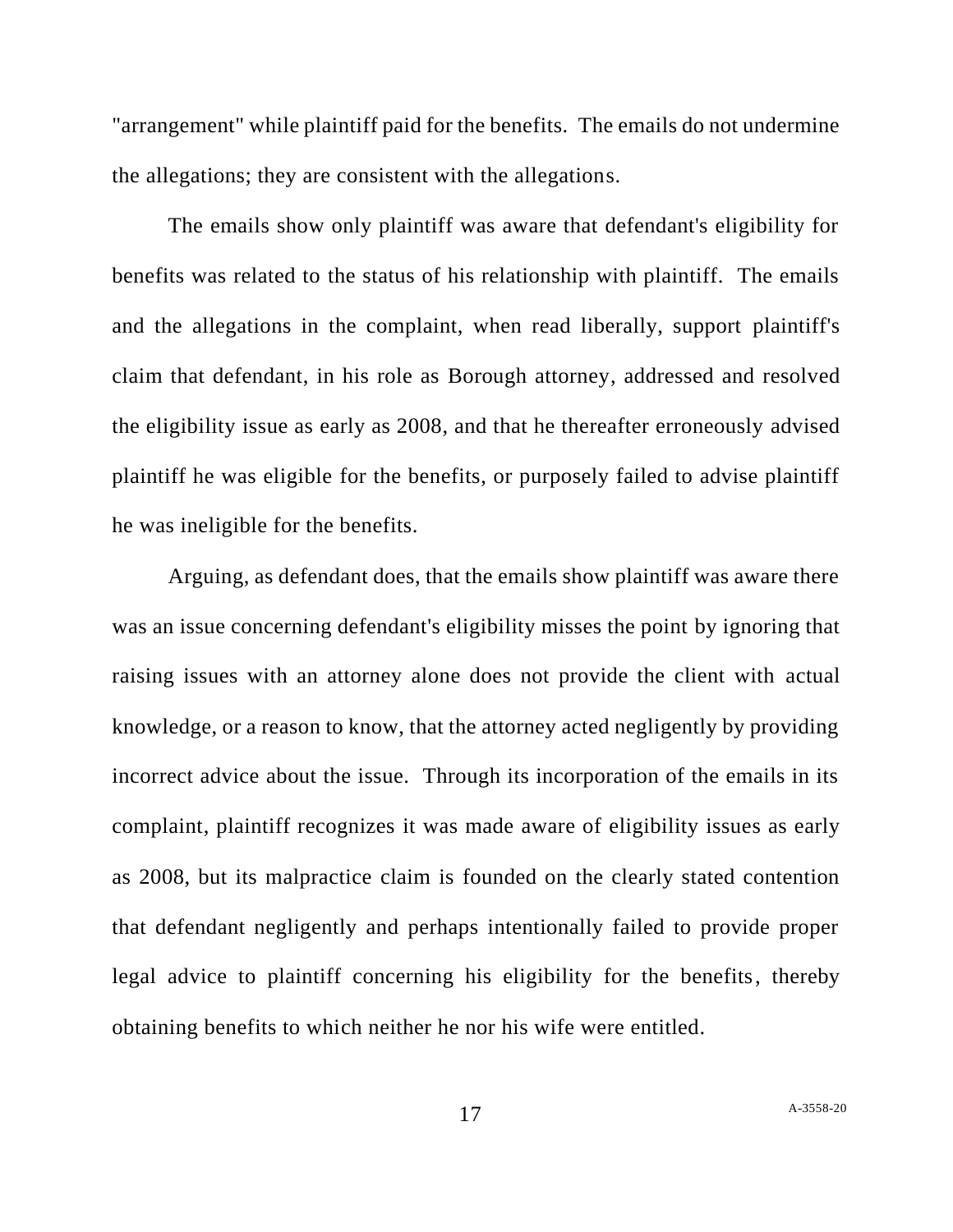As we have explained, in the application of the discovery rule, accrual of a legal malpractice claim occurs when a plaintiff suffers an injury and damages, and, more pertinent here, when "the claimant knows or should have known that its injury is attributable to the professional negligent advice." Vision Mortg. Corp., 156 N.J. at 586. The emails offer no basis to conclude plaintiff knew or should have known defendant was negligently providing or failing to provide competent advice concerning the benefits eligibility issue.

Accepting as true the allegations in the complaint, defendant provided erroneous advice, or failed to provide correct advice knowing he was not entitled to the benefits, throughout his tenure as plaintiff's attorney from 2008 through 2014. The complaint further alleges plaintiff did not become aware of defendant's alleged negligence until 2019, and that allegation is not in any manner undermined or contradicted by the emails. Thus, on the face of the complaint, including by reference the emails, there is no basis to conclude as a matter of law plaintiff's complaint is untimely. We therefore reverse the court's order and remand for further proceedings.

We decide only that the court erred by granting defendant's motion to dismiss under Rule 4:6-2(e) on timeliness grounds. We do not decide the complaint is timely. On remand, the parties may continue to litigate the